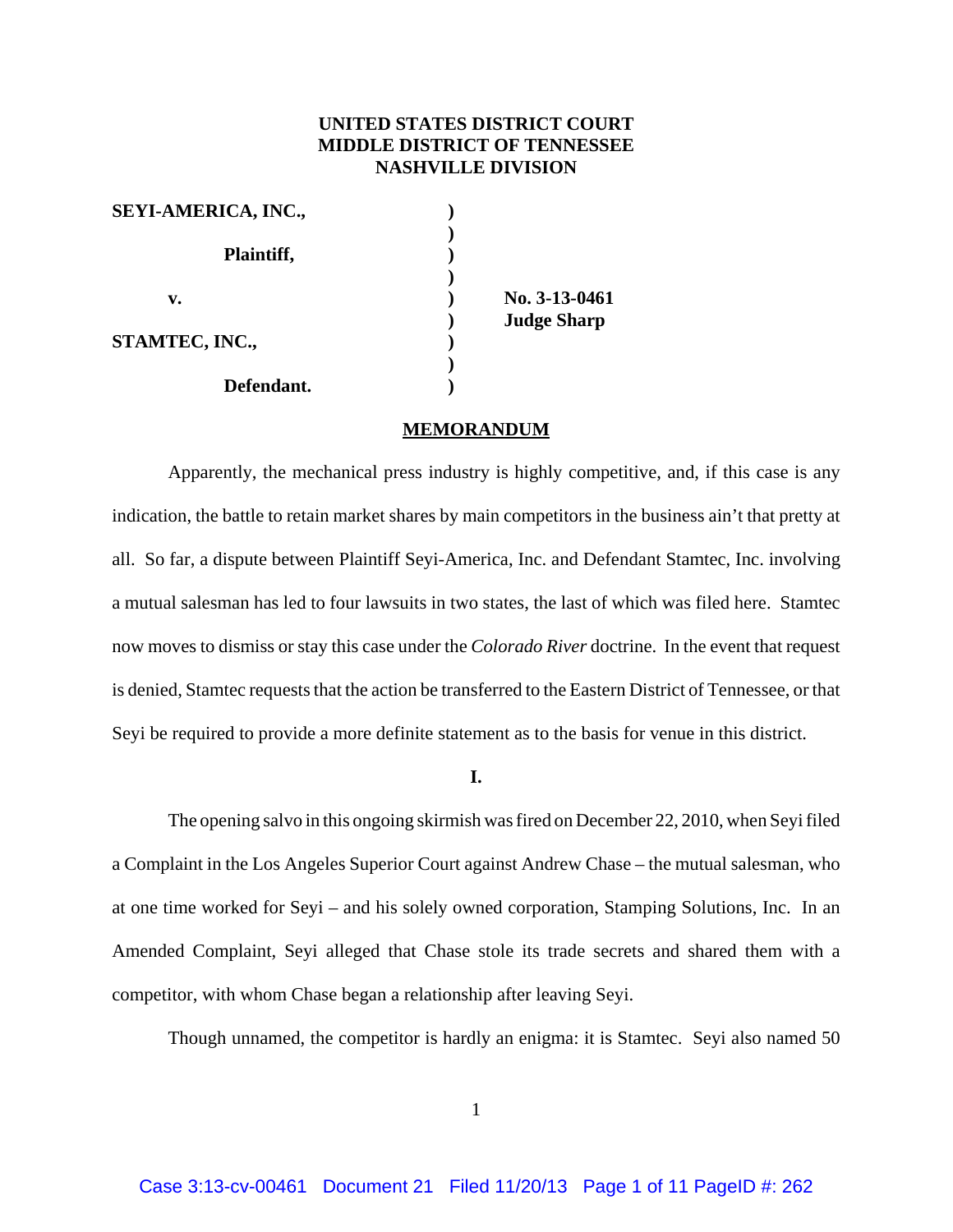John Doe defendants in the California state court action, and brought state law claims for breach of contract, fraud, misrepresentation (both intentional and negligent), breach of the implied covenant of good faith and fair dealing, breach of fiduciary duty, misappropriation of trade secrets, unfair competition, tortious interference with a prospective economic advantage, unjust enrichment, and conversion. That case is currently pending, but this Court is informed that it is set for jury trial early next year, with the only outstanding matter being the production of documents in a Tennessee state court, the second theater of activity.

During the initial California campaign, Seyi conducted discovery and took Chase's deposition. According to Stamtec, however, that discovery was not a simple sortie, but a blitzkrieg strategically targeted to obtain unfettered access to Stamtec's confidential and proprietary information. Sensing a potential hotspot, Stamtec chose to cross swords with Seyi in the California state action by filing a motion for a protective order.

According to Stamtec, its motion for a protective order was granted, and the state court subsequently entered an order indicating that Stamtec had complied with the order. Nevertheless, Seyi took counter-measures by twice-causing the state court to issue subpoenas *duces tecum* for some 90 categories of Stamtec documents.

The subpoenas were domesticated by the Circuit Court of Coffee County, Tennessee. Stamtec claims it initially sought to broker a truce by offering to informally produce 40,000 documents to Seyi with financial information redacted, but Seyi rejected the entreaty. With no armistice in the offing, Stamtec, allegedly bombarded and besieged by the volume and sensitivity of the documents requested, filed a motion to quash or modify the subpoenas. Even though Stamtec claims to have received most of the relief it requested, that case, too, remains pending.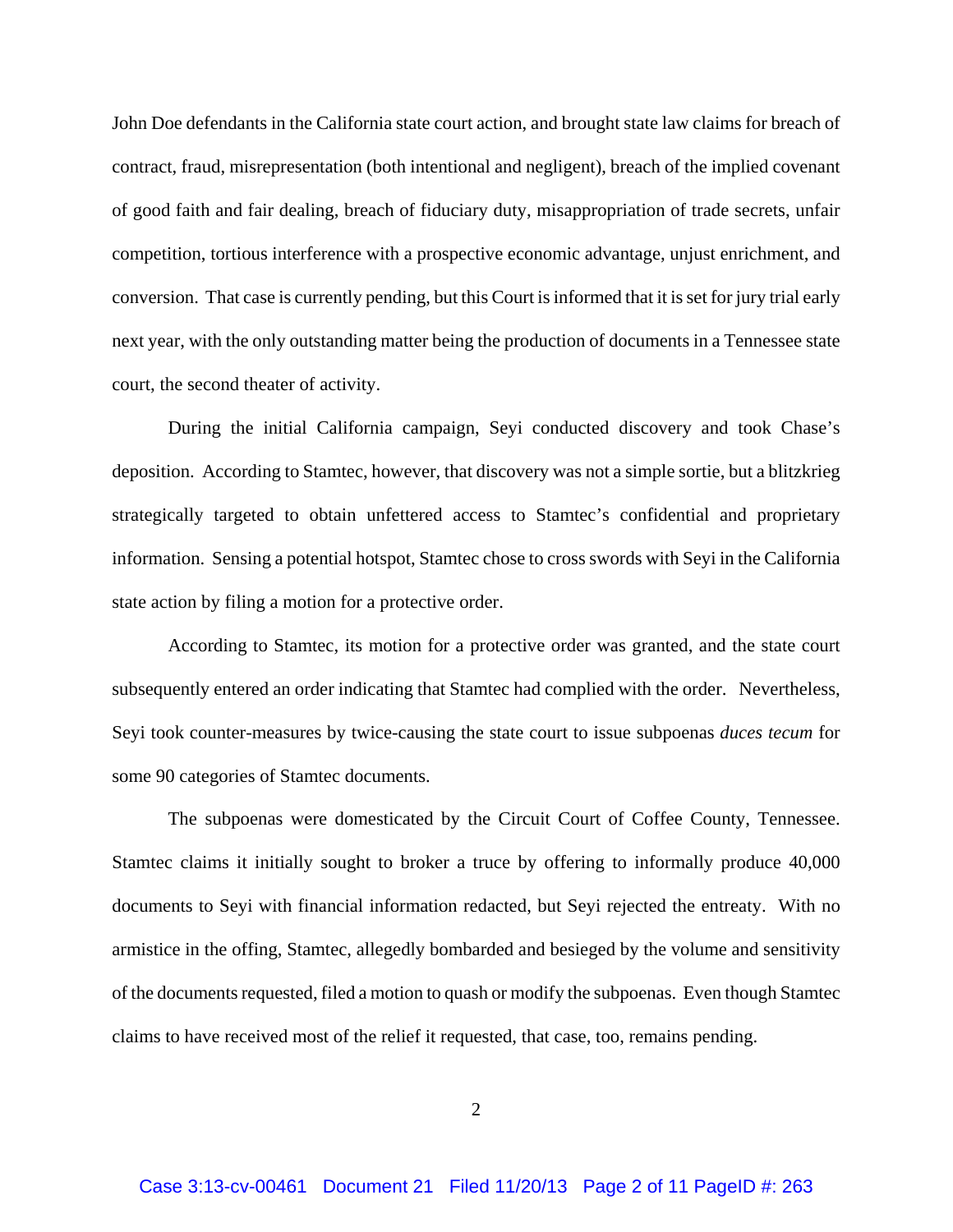Stamtec next launched a counter-attack by filing a complaint against Seyi in the Eastern District of Tennessee. In that case, which also remains pending, Stamtec alleges that Seyi's conduct in relation to securing the subpoenas *duces tecum* in the California Court amounted to abuse of process under both Tennessee and California law. More specifically, Stamtec alleges that "Seyi's pattern is to use litigation for the purpose of conducting industrial espionage [by] using sharp tactics," and then "pounc[ing] on its unsuspecting adversary for purpose of obtaining an unfair advantage." (Docket No. 5-4, E.D. Tenn. Comp. ¶ 23).

The front then switched to this Court when Seyi sued Stamtec for misappropriation of trade secrets in violation of the Tennessee Uniform Trade Secrets Act, Tenn. Code Ann. ¶ 47-25-101 *et seq.,* interference with business relations, and conspiracy. Seyi insists that this, the fourth and last case for now, is nothing more than a retaliatory strike by Seyi because of Stamtec's refusal to transfer the Eastern District action to this Court in exchange for acceptance of service.

As noted, Stamtec seeks dismissal or a stay of this action, or, absent that, a more definite statement, or a transfer of the case to the Eastern District of Tennessee. Having fully considered the arguments of the parties and the present record, the Court finds that *Colorado River* abstention is unwarranted, but also that, for the convenience of the parties and witnesses, and in the interest of justice, this case should be transferred. Accordingly, the Court will cut orders transferring this litigation to the Eastern District where the troops can regroup, marshal forces, and continue fighting what has every indication of becoming a battle royal.

#### **II.**

In Colorado River Water Conservation Dist. v. United States, 424 U.S. 800, 817 (1976), the Supreme Court held that, despite the "virtually unflagging obligation of the federal courts to exercise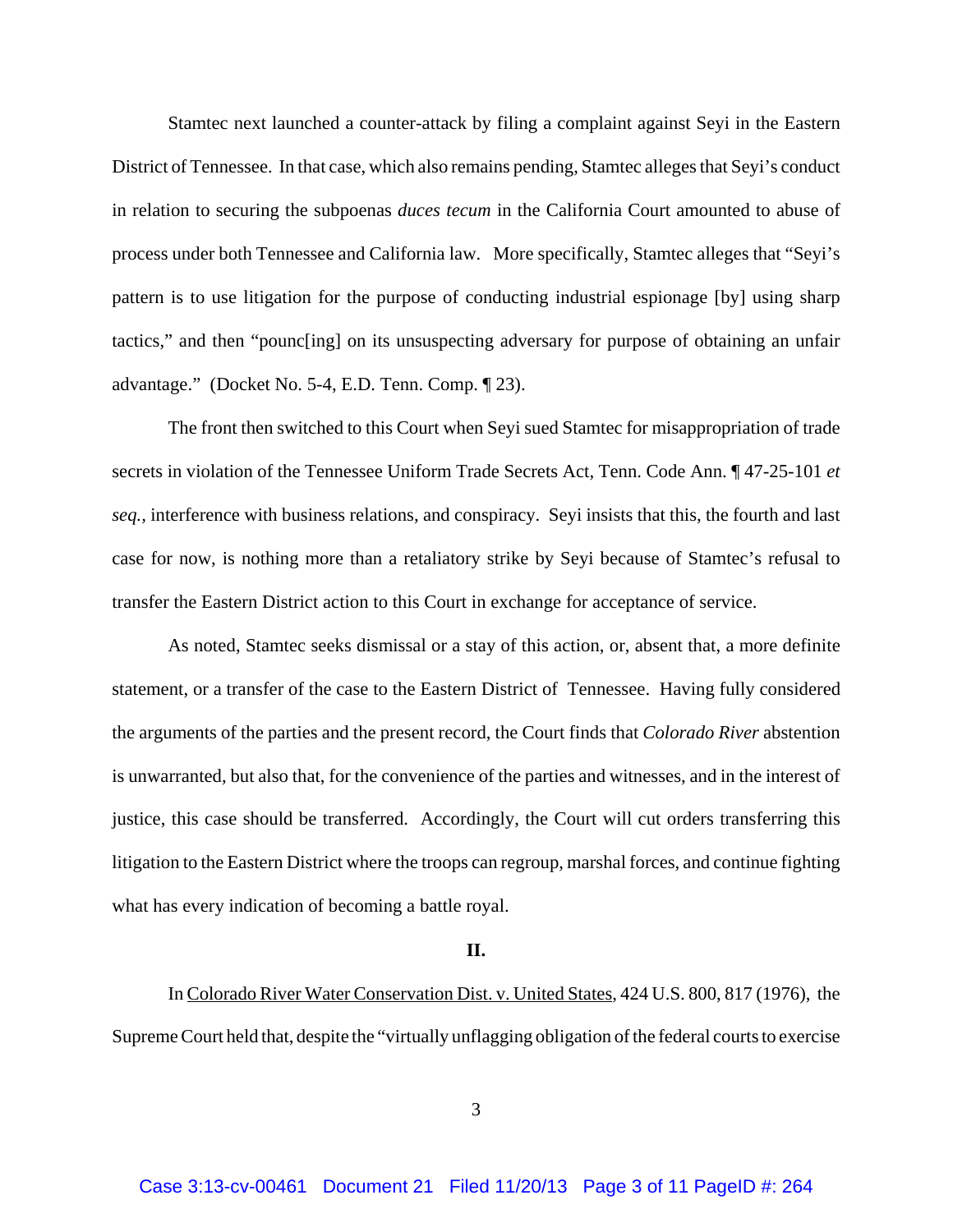the jurisdiction given them," federal courts can abstain from hearing a case in favor of concurrent state proceedings involving the same subject matter. This abstention, however, "is an extraordinary and narrow exception to the duty of a District Court to adjudicate a controversy properly before it," and is justified "only in the exceptional circumstances where the order to the parties to repair to the state court would clearly serve an important countervailing interest." Id. at 813.

"The Supreme Court and [the Sixth] Circuit have identified a number of factors which district courts must consider when determining whether abstention is appropriate under the Colorado River doctrine." Great Earth Companies, Inc. v. Simons, 288 F.3d 878, 886 (6<sup>th</sup> Cir. 2002). "The list of relevant factors includes:

'(1) whether the state court has assumed jurisdiction over any res or property; (2) whether the federal forum is less convenient to the parties; (3) avoidance of piecemeal litigation; ... (4) the order in which jurisdiction was obtained[;] ... (5) whether the source of governing law is state or federal; (6) the adequacy of the state-court action to protect the federal plaintiff's rights; (7) the relative progress of the state and federal proceedings; and (8) the presence or absence of concurrent jurisdiction."

Id. (quoting, PaineWebber, Inc. v. Cohen, 276 F.3d 197, 206 (6<sup>th</sup> Cir. 2001)).

However, "[b]efore the Colorado River doctrine can be applied, the district court must first determine that the concurrent state and federal actions are actually parallel." Romine v. Compuserve Corp., 160 F.3d 337, 339 ( $6<sup>th</sup>$  Cir. 1998). In this case, after considering the arguments of the parties and reviewing the Complaint in this case and the Amended Complaint in the California case, the Court finds that the actions are not parallel, and thus the Court does not reach the factors utilized to consider the appropriateness of Colorado River abstention. See, Warner v. Greenebaum, Doll & McDonald, 104 Fed. App'x 493, 496 (6<sup>th</sup> Cir. 2004) ("In order to apply Colorado River's abstention doctrine, a court must determine that the state and federal proceedings are parallel"); Acosta v.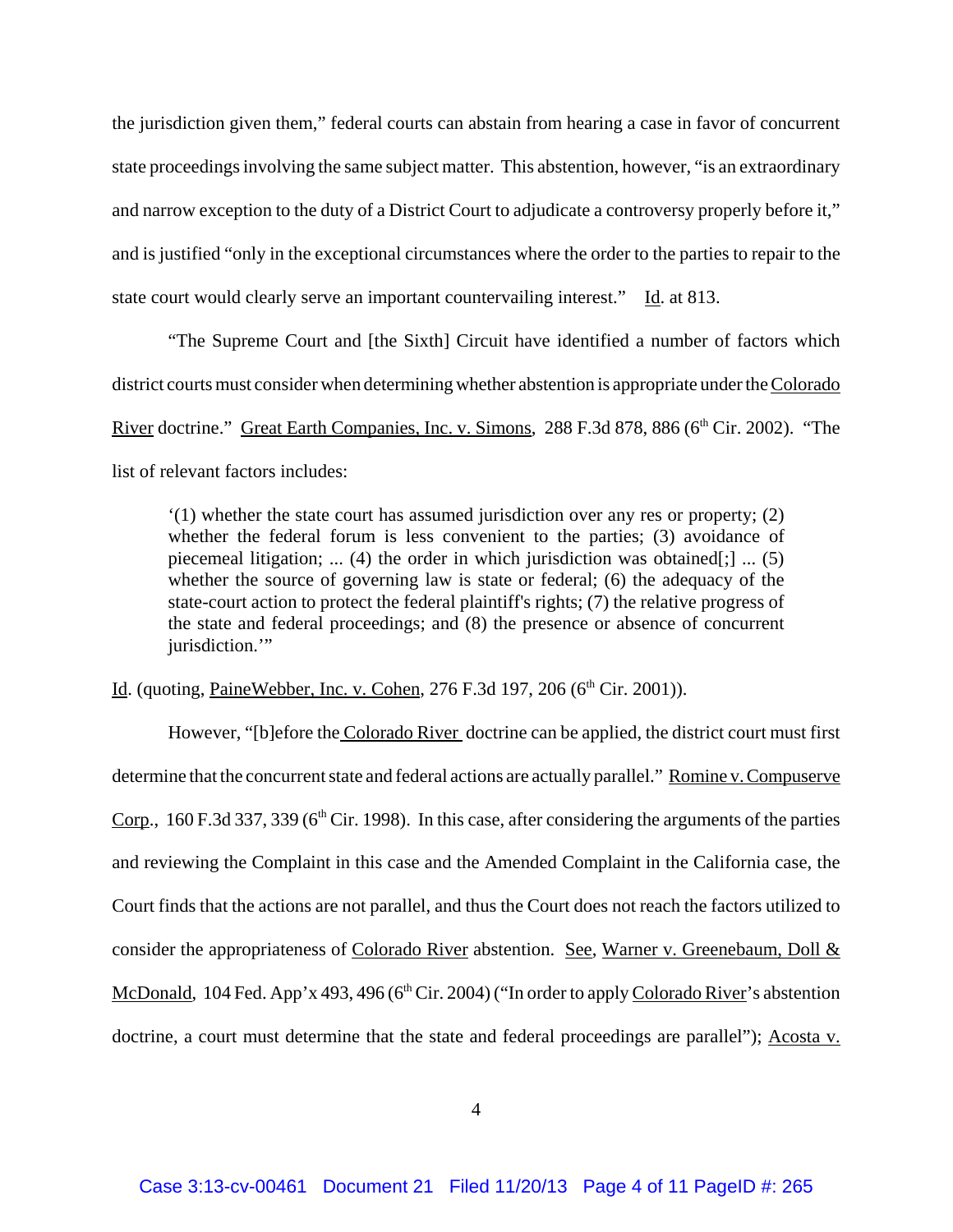James A. Gustino, P.A., 2012 WL 2017337 at \*2 (11<sup>th</sup> Cir. June 6, 2012) ("If the federal and state proceedings are not parallel, then the Colorado River doctrine does not apply"; TruServ Corp. v. Flegles, Inc., 419 F.3d 584, 592 ( $7<sup>th</sup>$  Cir. 2005) (same).

"There is no clear test for deciding whether two cases contain substantially similar parties and issues." Acosta, 2012 WL 2017337 at \*2. However, it is clear that "[t]he lawsuits need not be identical to be considered parallel," TruServ Corp., 419 F.3d at 592, and, indeed, there is "no requirement that the parties in the state court proceedings be identical to those in the federal case." Bates v. Van Buren Tp., 122 Fed. App'x 803, 806 (6<sup>th</sup> Cir. 2004) (citing, Romine, 160 F.3d at 340.

Nevertheless, for cases to be considered parallel, "substantially the same parties [must be] contemporaneously litigating substantially the same issues," and "[t]he critical question is whether there is a 'substantial likelihood that the state litigation will dispose of all claims presented in the federal case.'" Huon v. Johnson & Bell, Ltd.,  $657$  F.3d  $641$ ,  $646$  ( $7<sup>th</sup>$  Cir. 2011). Importantly, "[i]f there is any substantial doubt that the parallel litigation will be an adequate vehicle for the complete and prompt resolution of the issues between the parties, it would be a serious abuse of discretion for the district court to stay or dismiss a case in deference to the parallel litigation." Chellman-Shelton v. Glenn, 197 Fed. App'x 392, 394 (6<sup>th</sup> Cir. 2006) (citing, TruServ Corp., 419 F.3d at 592)).

Here, there is indeed a substantial doubt that the California action will offer a complete resolution between the parties, most fundamentally because Stamtec is not sued in the California case, and the causes of action are different. True, and as Stamtec argues, both this action and the California action turn, to a great extent, on whether Chase, the alleged tortfeasor, stole Seyi's protected information. Stamtec then posits that if Chase is successful in defending the California action, this lawsuit will almost certainly be dismissed on *res judicata* grounds, but that does not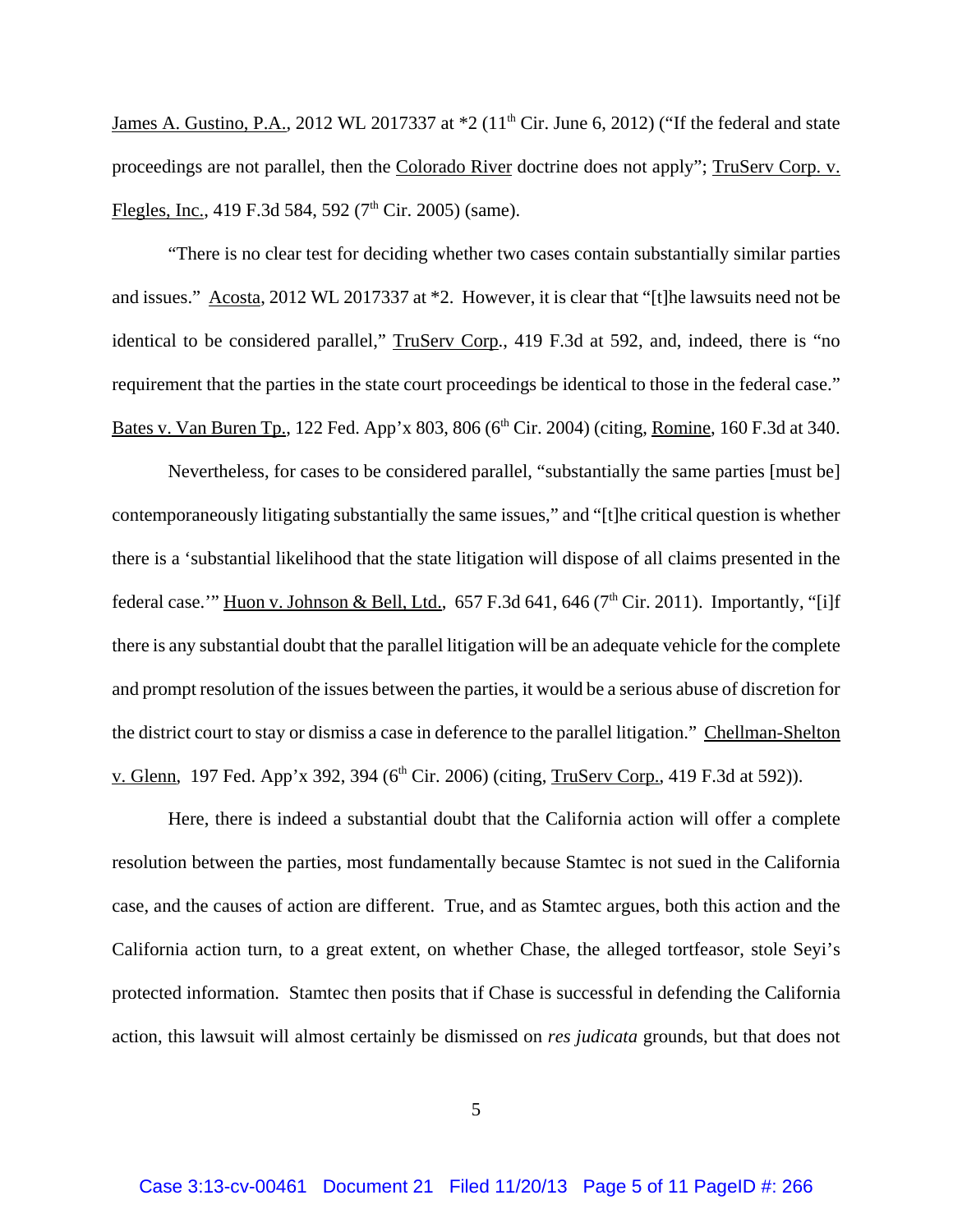seem preordained in light of the fact that the case here contains causes of action not found in the California state action, including violations of Tennessee's Uniform Trade Secrets Act, which may be broader than California's version.

For example, while both state's statutes provide that "'improper means' includes theft, bribery, misrepresentation, breach or inducement of a breach of duty to maintain secrecy," Tennessee's version expands it to include, not only a breach of duty to maintain secrecy, but also to "limit use." Compare, Tenn. Code Ann. § 47-25-1702(a) with Cal. Civ. Code § 3426.1(1). Further, California's trade secret act defines "trade secret" as "information including a formula, pattern, compilation, program, device, method, technique or process," Civ. Code § 3426.1(d), while Tennessee's version defines "trade secret" as information, without regard to form, including, but not limited to, technical, nontechnical or financial data, a formula, pattern, compilation, program, device, method, technique, process, or plan[.]" Tenn. Code Ann. § 47-25-1702(4). See, Gannett Co., Inc. v. Clark Const. Group, Inc., 286 F.3d 737, 744  $(4<sup>th</sup> Cir. 2002)$  (citation omitted) ("'A difference in remedies is a factor counseling denial of a motion to abstain'").

And, what if Chase is unsuccessful, and found to have absconded with confidential items? Certainly Stamtec is not suggesting that it, too, would necessarily be guilty of misappropriation of Stamtec's trade secrets, and automatically liable for Chase's misdeeds. See, Moses H. Cone Mem. Hosp. v. Mercury Const. Corp., 460 U.S. 1, 28 (1983) ("When a district court decides to dismiss or stay under Colorado River, it presumably concludes that the parallel state-court litigation will be an adequate vehicle for the complete and prompt resolution of the issues between the parties").

"Abstention is an "extraordinary and narrow exception" to a court's duty to exercise the jurisdiction conferred on it, "'[o]nly the 'clearest of justifications' will support abstention." RSM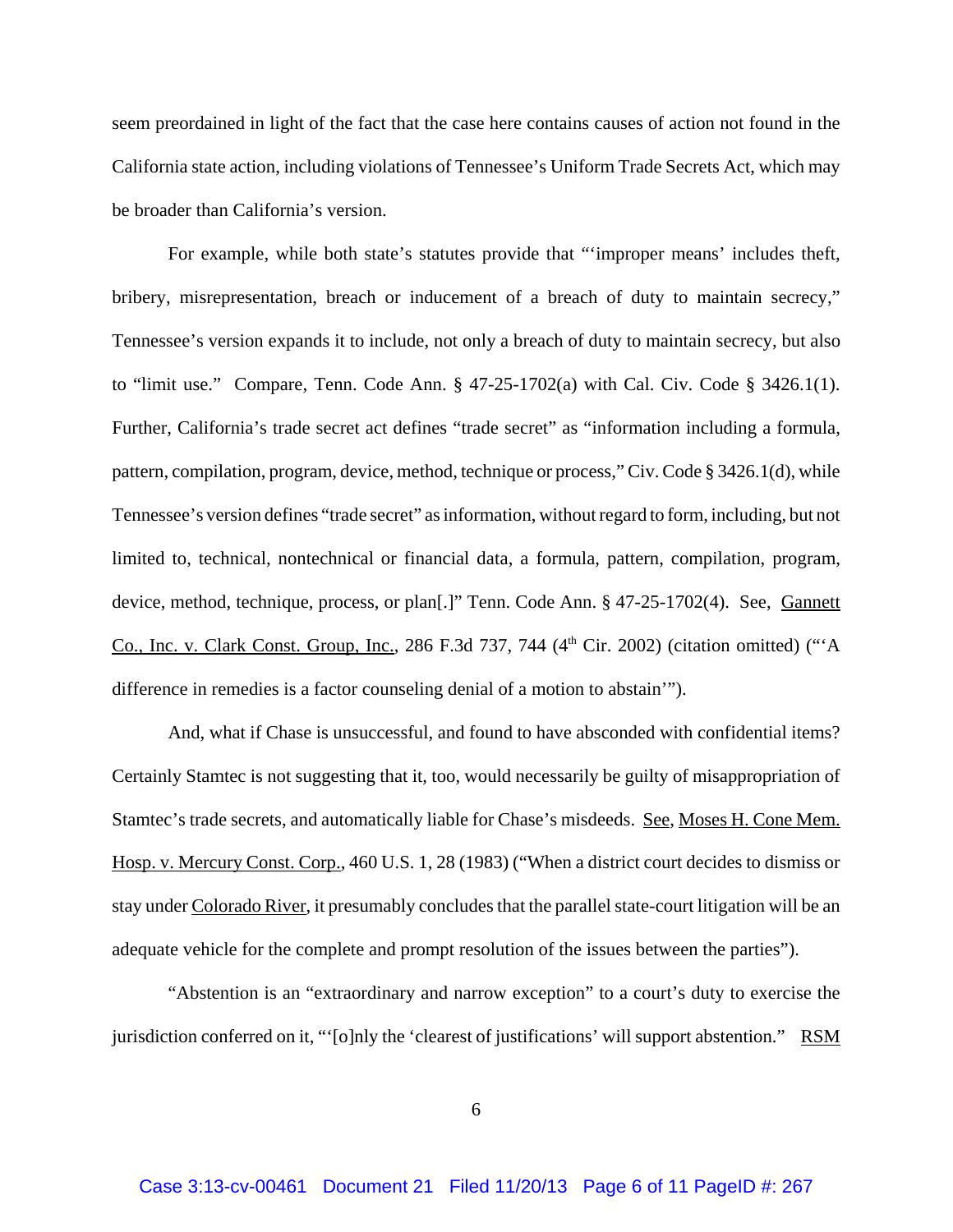Richter, Inc. v. Behr Amer., Inc., 729 F.3d 553, 556 ( $6<sup>th</sup>$  Cir. 2013) (quoting, Quackenbush v. Allstate Ins. Co., 517 U.S. 706, 713 (1996)). The Court does not see that justification where the only common party to the two actions is Plaintiff, but neither defendant is a defendant in both cases; where there are different causes of actions asserted in the state and federal actions, some of which may be broader in the federal case; and where it is far from clear that the state case will completely resolve the dispute presently before the Court. Accordingly, the Court will not dismiss or stay this case under the *Colorado River* doctrine.

#### **III.**

Stamtec requests that, in the absence of a stay or dismissal, the Court transfer this action to the Eastern District of Tennessee in accordance with 28 U.S.C. § 1404(a), or, at a minimum, require that Seyi provide a more definitive statement.

#### **A.**

Stamtec first asserts that, in lieu of outright transfer, Seyi should at least be required to provide a more definitive statement as to the basis for venue. Seyi responds that it has met the "short and plain statement" requirement of Fed. R. Civ. P. 8(a), by alleging in the Complaint that jurisdiction is proper, and by citing 28 U.S.C. 1391 which, after all, provides only three possible basis for venue in this diversity case: "(1) Stamtec resides in the district, (2) a substantial part of the events or omissions at issue occurred in the district, or (3) Stamtec is subject to personal jurisdiction in the district." (Docket No. 13 at 17). Further, Seyi contends that "Stamtec admits that it knows that SEYI contends that it is deemed to reside in the Middle District because it is subject to personal jurisdiction in the district." Id*.*. This supposed admission is based on Stamtec's statement in its brief that "informal discussions between counsel have revealed that Seyi will likely rely upon 28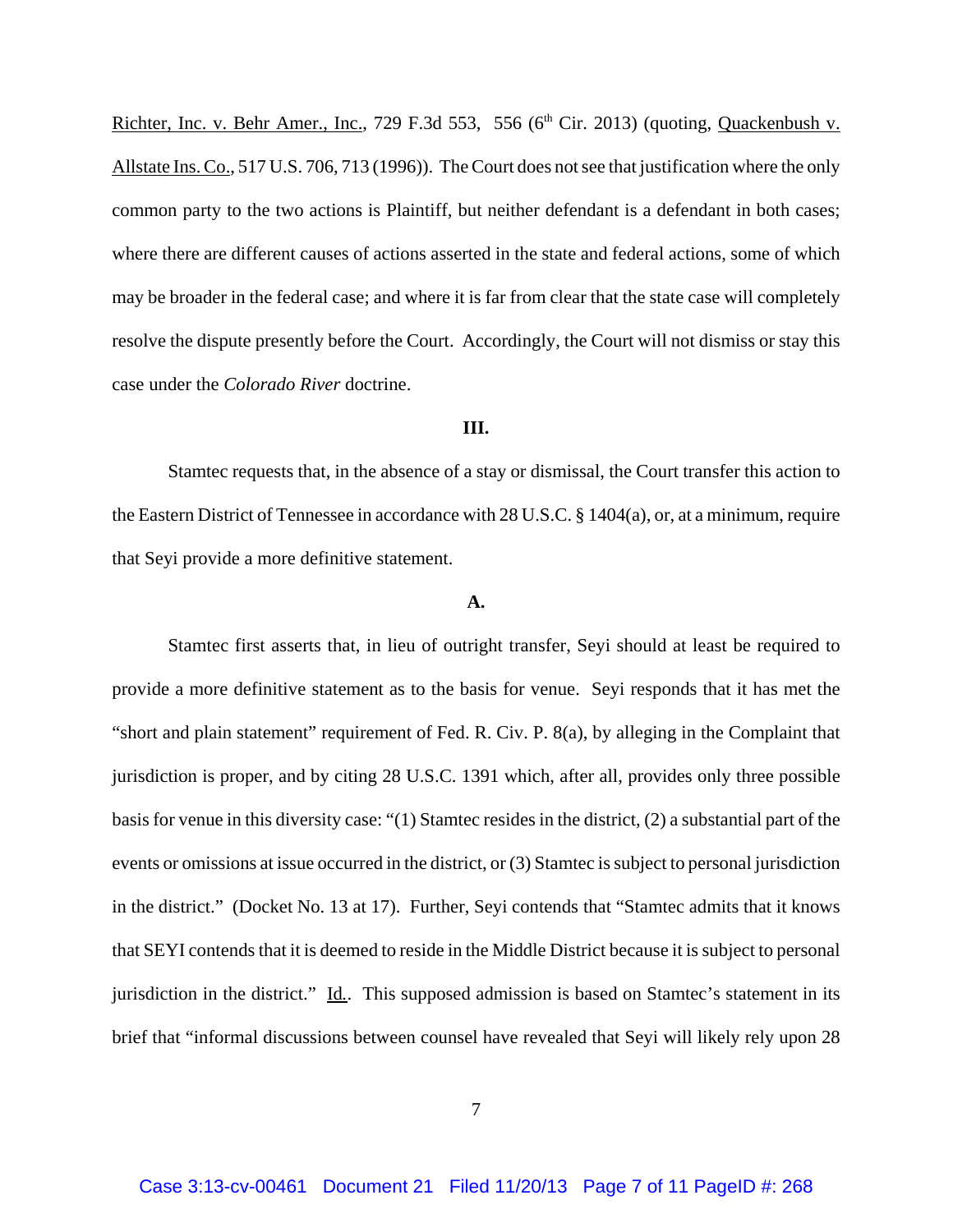U.S.C. § 1391(c)(2)" (Docket No. 5-1 at 21), which, in turn, is said to be based upon a telephone conference between the lawyers, wherein Seyi's counsel is alleged to have "indicated that to the best of their recollection venue in the Middle District was based on 28 U.S.C. § 1391(c)(2)." (Docket No. 5-1, Rose Aff. ¶ 8).

Even if Seyi is technically correct about the pleading requirements for venue, its gamesmanship has accomplished little, other than to afford everybody, including the Court, the opportunity to write a couple of extra, unnecessary paragraphs. Regardless, the parties appear to agree that venue in this district is at least arguably appropriate, leaving only the question of whether the case should be transferred to the Eastern District where venue clearly exists given Stamtec's location in Manchester, Tennessee.

### **B.**

Section 1404(a) provides that "for the convenience of the parties and witnesses, in the interest of justice, a district court may transfer any civil action to any other district or division where it might have been brought." 28 U.S.C. § 1404(a). A decision on whether to transfer lies within the broad discretion of the trial court. Bunting ex rel. Gray v. Gray, 2 Fed. Appx. 443, 448 ( $6<sup>th</sup> Cir$ . 2001).

"[I]n ruling on a motion to transfer under § 1404(a), a district court should consider the private interests of the parties, including their convenience and the convenience of potential witnesses, as well as other public-interest concerns, such as systemic integrity and fairness, which come under the rubric 'interest of justice.'" Moore v. Rohm & Haas Co., 446 F.3d 643, 647 ( $6<sup>th</sup> Cir.$ 2006) (citation omitted). Therefore, in deciding whether the present forum is inconvenient, the Court considers a number of factors, including (1) the location of willing and unwilling witnesses;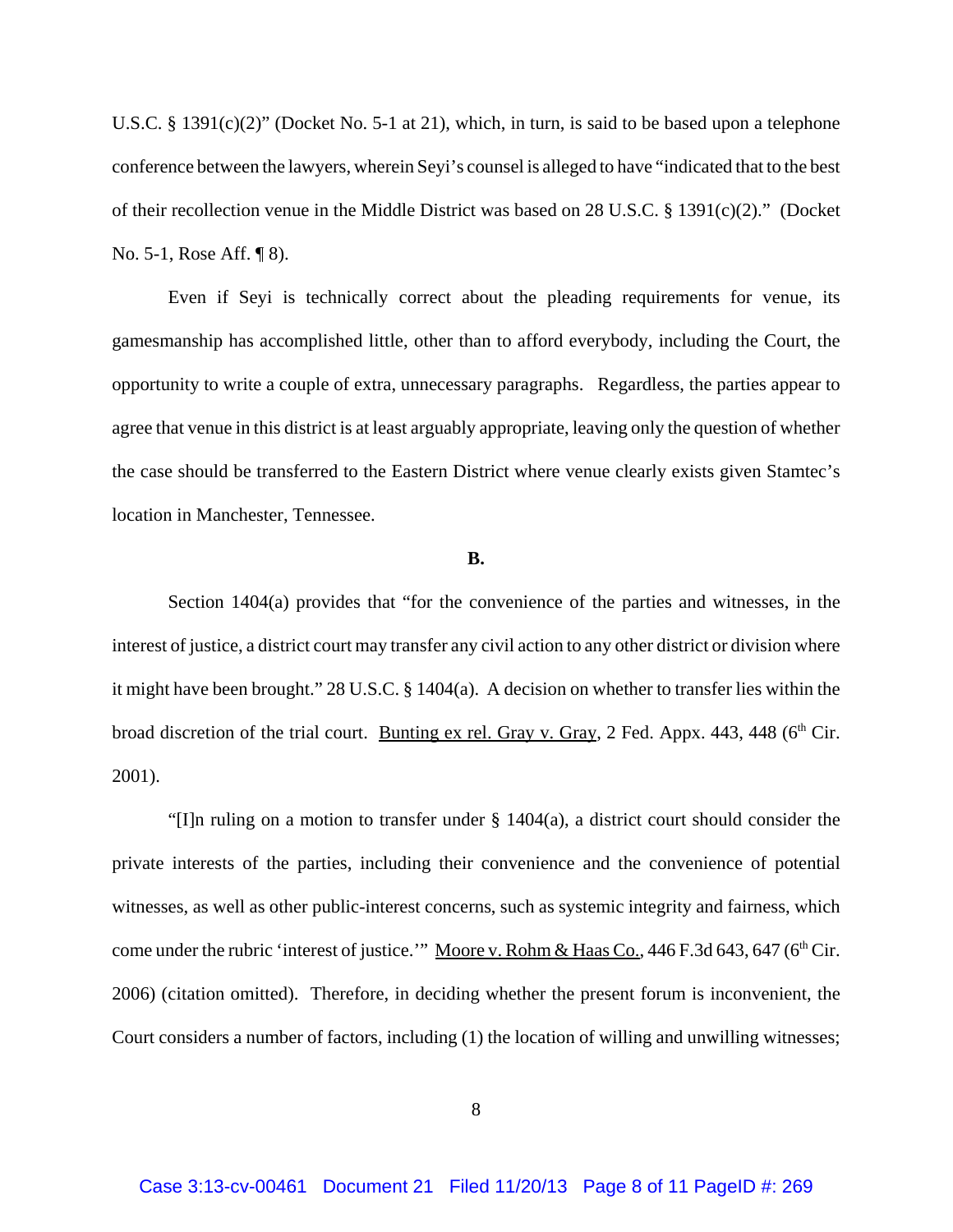(2) the residence of the parties; (3) the location of sources of proof; (4) the location of the events that gave rise to the dispute; (5) systemic integrity and fairness; and (6) the plaintiff's choice of forum. Id.; Kerobo v. Southwestern Clean Fuels, Corp.,  $285$  F.3d  $531$ ,  $537$  ( $6<sup>th</sup>$  Cir. 2002).

In support of their request to transfer, Stamtec points out that, not only is it located in Manchester (where its documents can be found), Seyi has an office in Tullahoma, Tennessee, which is also in the Eastern District. Furthermore, Stamtec has identified five material witnesses, two of whom are said to reside in California, and three of whom are said to either reside or be employed in the Eastern District. Stamtec also points out that there is an absence of any specific allegations in the Complaint in this case about the location of events, but the Amended Complaint in the California state court indicates that the acts giving rise to the complaint occurred in Los Angeles County, making venue in that court proper.

In response, Stamtec does not directly challenge those assertions, other than to say that two of the witnesses that are identified by Stamtec may reside in the Middle District, even if they work in the Eastern District. Instead, Stamtec makes much of the fact that Plaintiff's choice of venue should be given deference, and notes that all counsel have offices in, or around, Nashville.

As between the Middle District and the Eastern District, the only locations at issue, it is clear that the Eastern District is more convenient and that it is in the interest of justice that the case be heard there.

Generally, a plaintiff's choice of forum is given "great weight," or accorded "substantial deference," but that choice "is not sacrosanct, . . ., and will not defeat a well-founded motion for change of venue, . . . especially . . . where a plaintiff has little or no connection to the chosen forum." Audi AG and Volkswagon of America, Inc. v. D'Amato , 341 F.Supp.2d 734, 750 (E.D.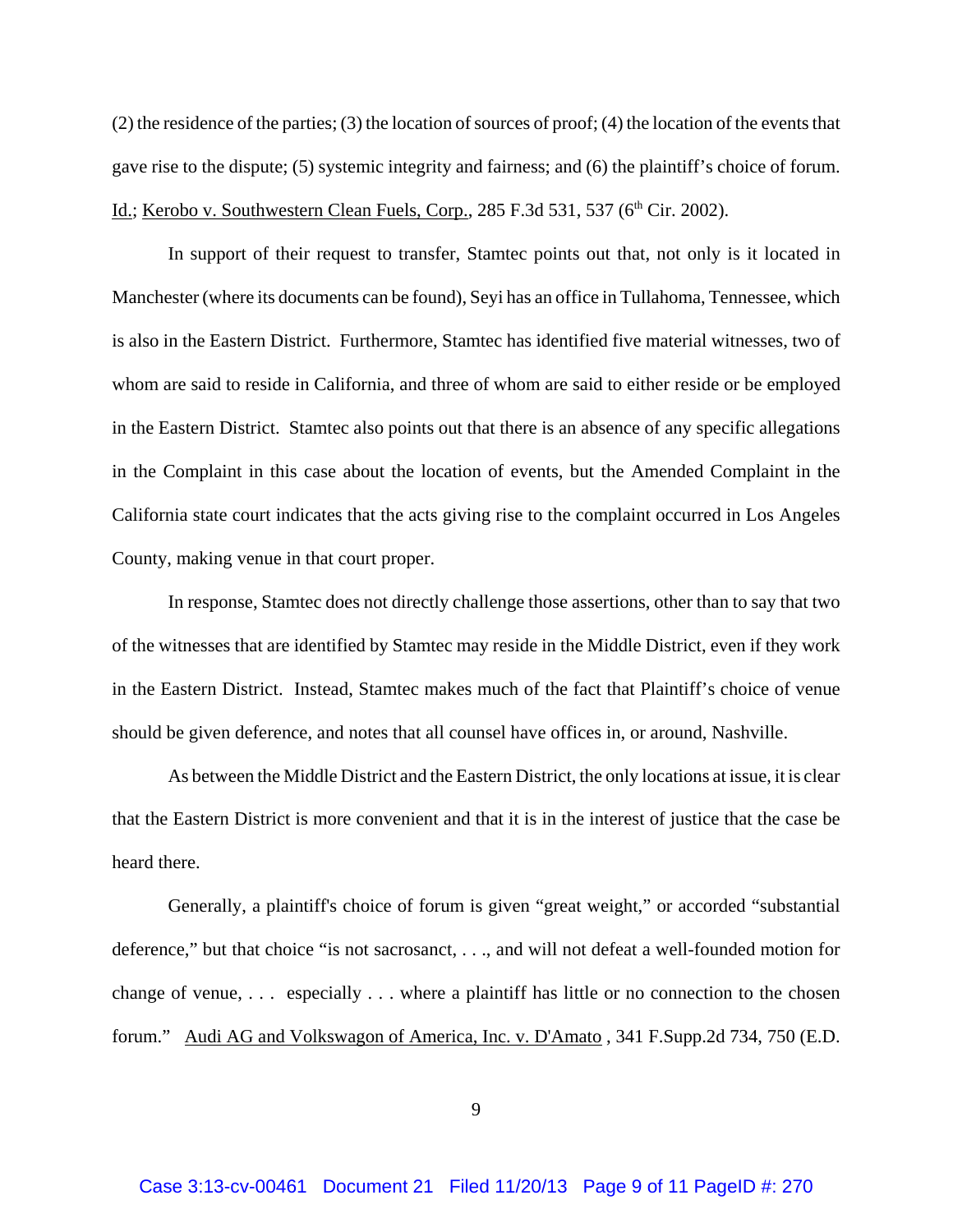Mich. 2004). In such circumstances, "the plaintiff's choice is to be afforded less weight than would otherwise be the case," and "[t]he plaintiff's interest decreases even further where the central facts of the lawsuit occurred outside the chosen forum." Amer. Guar & Liab. Ins. Co. v. Crosby Trucking Serv., Inc., 2013 WL 3878953 at \*3 (M.D. Tenn. July 26, 2013); accord, Lisenbee v. FedEx Corp., 579 F. Supp.2d 993, 1007 (M.D. Tenn. 2008).

Here, Seyi points to nothing which would suggest any connection between this litigation and this district, other than that counsel for both parties work in the greater Nashville area. However, Section 1404(a) is specifically directed at the "convenience of the parties and witnesses," and "'the convenience and availability of counsel are given little weight in a change of venue motion.'" Cincinnati Ins. Co. v. O'Leary Paint Co., Inc., 676 F.Supp.2d 623, 633 (W.D. Mich. 2009) (citation omitted, collecting cases). Neither of the parties are located in this district– Seyi is located in California but has an office in the Eastern District, and Stamtec is also located in the Eastern District.

As for the identified witnesses, "'often considered to be the most important factor when determining which forum is the most convenient," Pace Indus. Pension Fund v. King Soopers, Inc., 2011 WL 1481306 at \*2 (M.D. Tenn. April 18, 2009) (citation omitted), that factor, too, counsels in favor of transfer because all four of the Tennessee witnesses are said to work or reside in the Eastern District, and the California witnesses will likely be equally inconvenienced whether they have to travel to this district, or continue east a bit further. Additionally, while the factor related to the location of sources of proof has been discounted "'[i]n the modern era of photocopying, scanning, fax machines, email, overnight delivery services, etc.," Oakley v. Remy Intern., Inc., 2010 WL 5203124 at \*5 (M.D. Tenn. Feb. 5, 2010) (citation omitted), to the extent it retains weight